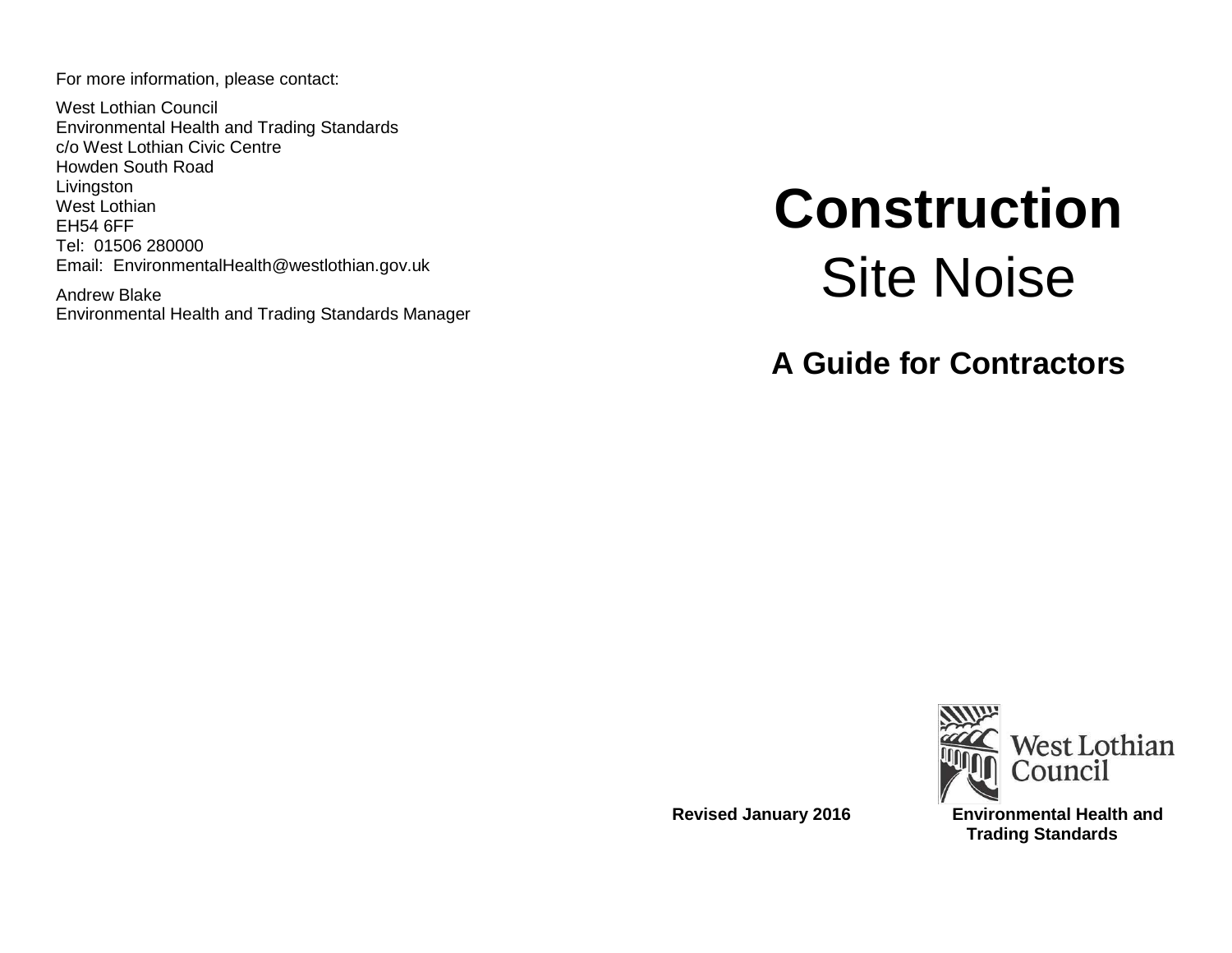## **Introduction**

Building and construction work are an essential part of the growth and development of West Lothian. Unfortunately the noise and disruption from construction sites can cause problems to neighbouring residents and other noise-sensitive premises, e.g. Schools, Hospitals.

This leaflet provides useful advice for contractors on how to minimise disruption and noise and avoid conflicts with local residents.

## **Methods of Working**

The law requires you to use the Best Practical Means (BPM) to minimise noise. This means that noise should be taken into account when deciding the method of work and the machinery which is to be used. Guidance on BPM can be found in British Standard 5228 (2009) "Noise and Vibration Control on Construction and Open Sites". Care should be taken to ensure that use of non-construction equipment (e.g. radios) does not disturb people in the vicinity.

# **Common causes for complaint**

Every site is unique and presents its own problems, but there are a number of common complaints that can lead to conflict between contractors and neighbours. These include:

- Running generators unnecessarily;
- Siting generators or pumps near to noise-sensitive premises when they can be located in a more distant or shielded part of the site;
- Deliveries arriving at the site before the start of the working day;
- Allowing vehicles to sit with their engines running;
- Blaming sub-contractors instead of managing them;
- Saying one thing and doing another; and
- Carrying out noisy work during anti-social hours.

Avoiding these will help maintain good relations with your neighbours.

Neighbouring commercial activities may also be affected by your operations. For example, meetings and telephone conversations can become difficult or impossible. Early discussions with neighbours will minimise conflict and avoid actions for compensation.

Occasionally, conflicts between contractors and neighbours will arise. In such cases, Environmental Health may intervene. In the first instance the situation is usually dealt with informally, allowing an attempt to be made to remedy the problem without using formal restrictions. Where disturbance is caused, immediate formal action will be taken.

#### **Plant Reversing Alarms**

The use of audible warning devises on plant and machinery which have tonal reversing alarms can be a source of significant disturbance. Where this is identified as a particular problem it is considered best practice to install non-tonal (white noise or broadband) alarms.

#### **Restrictions**

If informal attempts to resolve conflicts are not successful, Environmental Health will use its powers under the Control of Pollution Act 1974 to impose restrictions on working hours, plant or machinery which can be used and in some cases noise levels.

Time restrictions - this is the most common form of restriction to be placed upon a site and is likely to restrict site operations (including deliveries) to  $08.00 - 18.00$  Monday to Friday and  $08.00 - 13.00$  on a Saturday so that no noise is audible at the site boundary (or within dwellings where work is being undertaken on occupied dwellings) outwith these times.

There may be more onerous restrictions on particularly noisy operations e.g. hammer piling. Under normal circumstances, evening, night-time and Sunday and Bank Holiday working will not be considered reasonable. There may be exceptions to this, for example, for reasons of public safety and/or Police requirements. In such cases contractors need to demonstrate that other authorities require the work to take place at these times.

Plant and machinery restrictions - certain items of plant or machinery may be considered inappropriate for the works being undertaken and therefore prohibited from use.